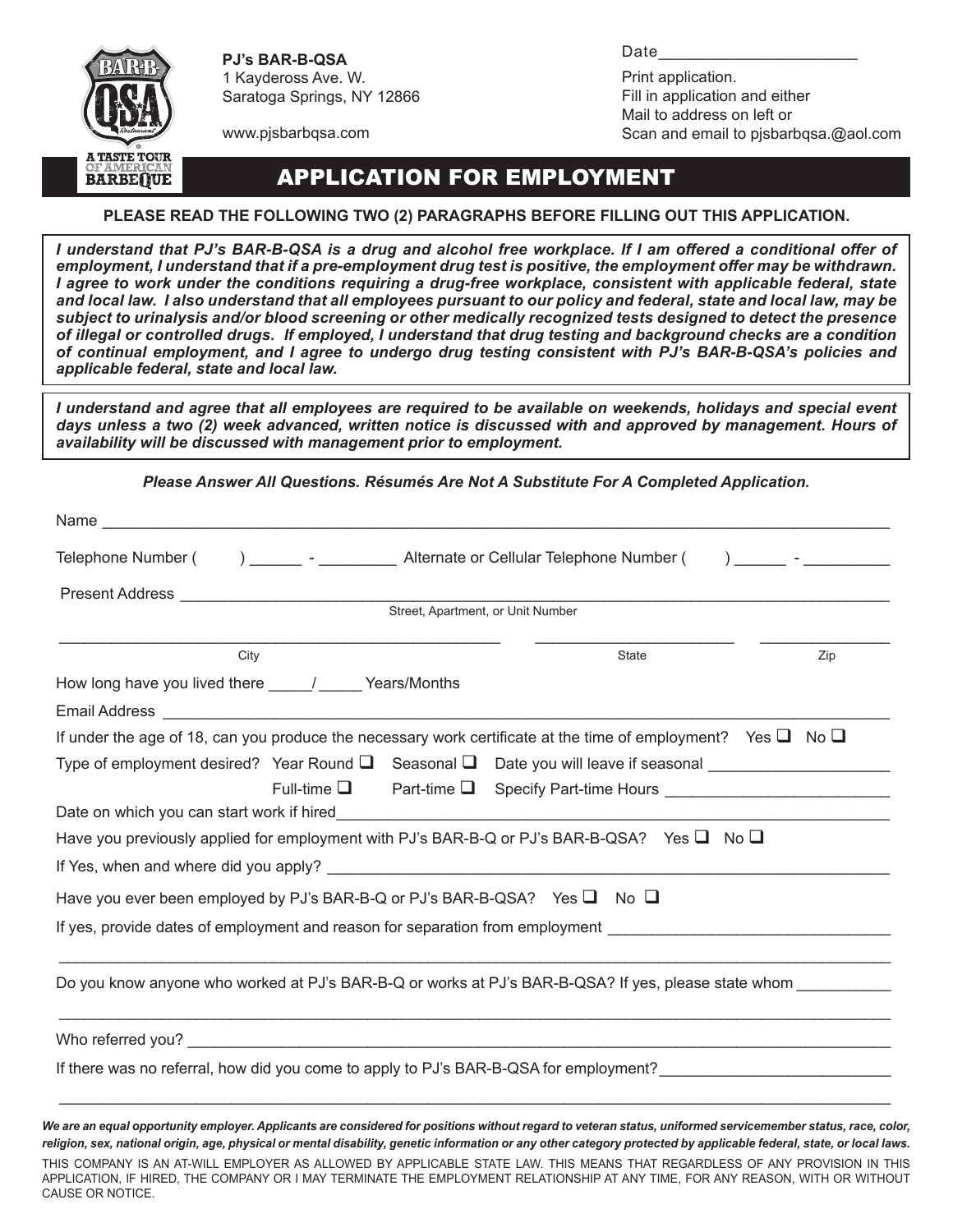#### **CRIMINAL ACCUSATIONS, OFFENSES, CONVICTIONS & ARRESTS**

New York applicants: All pending arrests or criminal accusations must be disclosed. You are not required to disclose arrests or criminal accusations that resulted in criminal actions or proceedings which were terminated in your favor. Do not disclose criminal actions or proceedings that were sealed or classified as youthful offender adjudications. An ex-offender who is denied employment may, upon written request, receive a statement of the reason(s) for denial within thirty (30) days of the applicant's request for such information.

1. Have you ever plead guilty or no contest to, or been convicted of any criminal offense other than the applicable exceptions listed above? Yes  $\Box$  No  $\Box$ 

2. Have you ever been arrested for any matters for which you currently are out on bail or on your own recognizance pending trial? Yes  $\square$  No  $\square$ 

 $\_$  , and the state of the state of the state of the state of the state of the state of the state of the state of the state of the state of the state of the state of the state of the state of the state of the state of the

If YES to either of the above 2 questions, describe in full:

**NOTE:** Answering "yes" to either question one or question two above does not constitute an automatic bar to employment. The Company will consider the nature of the crime, its seriousness, the substantial relation to the position's functions and qualifications, the number of occurrences, the applicant's age at the time of the crime, the time elapsed since the crime, the applicant's entire work and educational history, employment references and recommendations, and the business necessity of any exclusion when required by state, local, or federal law.

If you answered yes to either of the two preceding questions, please give dates and details for each incident:

Have you ever initiated an act of violence in the workplace? Yes  $\Box$  No  $\Box$ 

If Yes, please provide the date(s) and explain so that individual circumstances can be considered. *(A "Yes" answer will not necessarily disqualify you from employment.)*

 $\_$  , and the state of the state of the state of the state of the state of the state of the state of the state of the state of the state of the state of the state of the state of the state of the state of the state of the  $\_$  , and the state of the state of the state of the state of the state of the state of the state of the state of the state of the state of the state of the state of the state of the state of the state of the state of the

 $\_$  , and the state of the state of the state of the state of the state of the state of the state of the state of the state of the state of the state of the state of the state of the state of the state of the state of the  $\_$  , and the state of the state of the state of the state of the state of the state of the state of the state of the state of the state of the state of the state of the state of the state of the state of the state of the

 $\_$  , and the state of the state of the state of the state of the state of the state of the state of the state of the state of the state of the state of the state of the state of the state of the state of the state of the  $\_$  , and the state of the state of the state of the state of the state of the state of the state of the state of the state of the state of the state of the state of the state of the state of the state of the state of the

List all special skills, experience and education that you feel qualify you for the job for which you are applying.

| <b>Education</b>                    | <b>School Name and Location</b><br>(Address, City, State) | <b>Course of</b><br><b>Study</b> | <b>What Years</b><br><b>Did You</b><br>Attend? | # of Years<br>Completed | Year of<br><b>Graduation</b> | Degree/Major |
|-------------------------------------|-----------------------------------------------------------|----------------------------------|------------------------------------------------|-------------------------|------------------------------|--------------|
| <b>High School</b>                  |                                                           |                                  |                                                |                         |                              |              |
| College                             |                                                           |                                  |                                                |                         |                              |              |
| Bus./Tech./Trade<br>or Post College |                                                           |                                  |                                                |                         |                              |              |

Honors Received

If applicable, list below any other names by which you have been known which may be necessary to allow us to confirm your work and educational record. For example, change of name, use of an assumed name, nickname, etc.

\_\_\_\_\_\_\_\_\_\_\_\_\_\_\_\_\_\_\_\_\_\_\_\_\_\_\_\_\_\_\_\_\_\_\_\_\_\_\_\_\_\_\_\_\_\_\_\_\_\_\_\_\_\_\_\_\_\_\_\_\_\_\_\_\_\_\_\_\_\_\_\_\_\_\_\_\_\_\_\_\_\_\_\_\_\_\_\_\_\_\_\_\_\_\_\_\_\_

### **References**

Please list names and provide information for 3 personal references (not previous employers or relatives) whom we may contact.

| <b>Name</b> | Occupation | <b>Address</b> | <b>Telephone</b> | <b>Number of</b><br><b>Years Known</b> |
|-------------|------------|----------------|------------------|----------------------------------------|
|             |            |                |                  |                                        |
|             |            |                |                  |                                        |
|             |            |                |                  |                                        |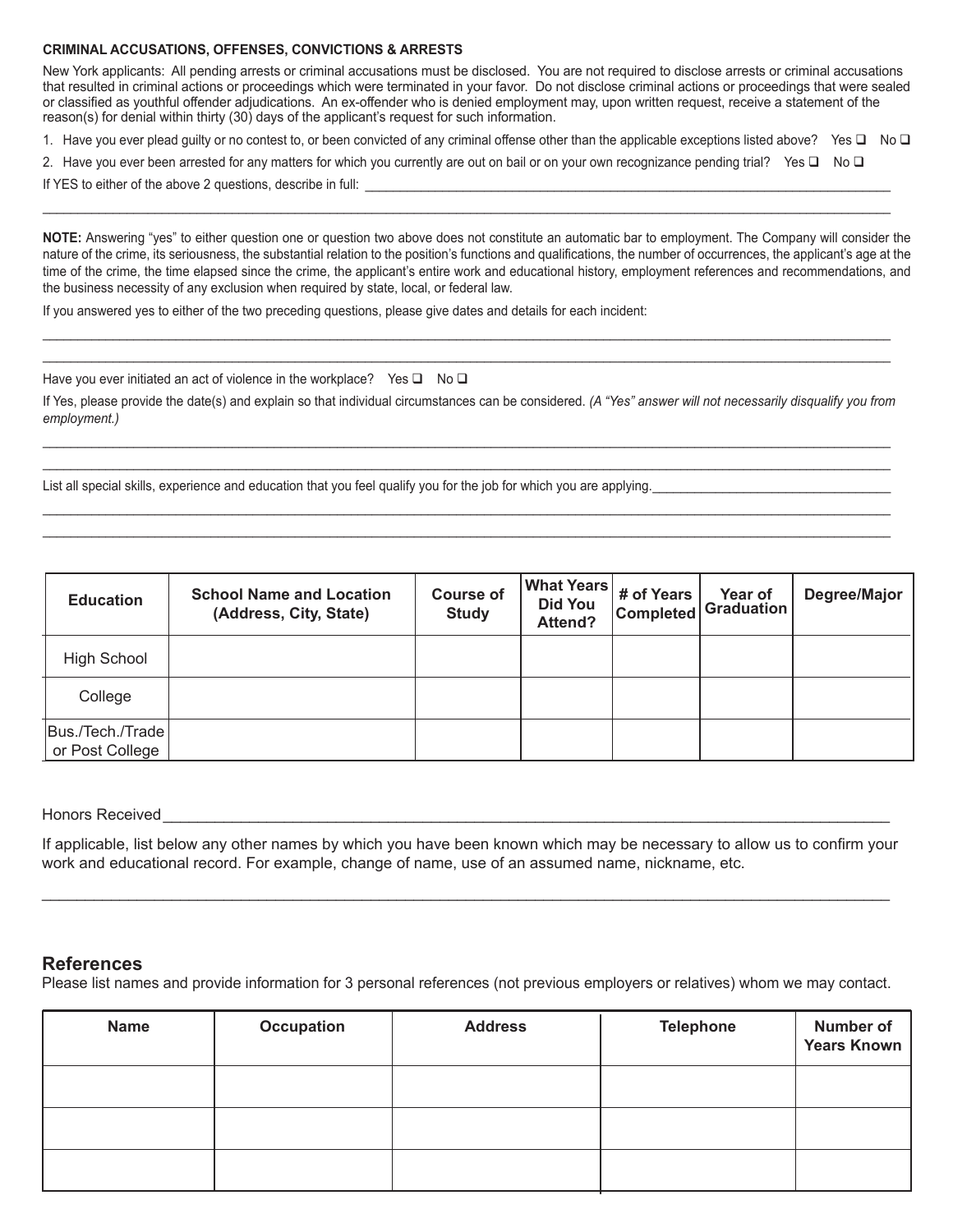#### **WORK EXPERIENCE**

Please list the names of your present and/or previous employers in chronological order with present or most recent employer listed first. Provide information for at least the most recent ten (10) year period. Attach additional sheets if needed. If self-<br>employed, supply firm name and business references. You may include any verifiable work perf internships, or military service. Your failure to completely respond to each inquiry may disqualify you for consideration from<br>employment. Do not answer "see resume."

| <b>Name</b><br>Telephone ( and ) and the contract of the contract of the contract of the contract of the contract of the contract of the contract of the contract of the contract of the contract of the contract of the contract of the cont<br>Wages Start ____________ Final __________ Reason for Leaving ___________________<br>What will this employer say was the reason your employment terminated? Next and the state of the state of the state of the state of the state of the state of the state of the state of the state of the state of the state of<br>Employer<br><b>Name</b> | <b>Address</b><br>Dates Employed<br><b>Address</b><br>Dates Employed | From <u>/ / To / To / /</u><br>May we contact? $\Box$ Yes $\Box$ No If No, why not? |                         | <b>Type of Business</b> |  |
|------------------------------------------------------------------------------------------------------------------------------------------------------------------------------------------------------------------------------------------------------------------------------------------------------------------------------------------------------------------------------------------------------------------------------------------------------------------------------------------------------------------------------------------------------------------------------------------------|----------------------------------------------------------------------|-------------------------------------------------------------------------------------|-------------------------|-------------------------|--|
|                                                                                                                                                                                                                                                                                                                                                                                                                                                                                                                                                                                                |                                                                      |                                                                                     |                         |                         |  |
|                                                                                                                                                                                                                                                                                                                                                                                                                                                                                                                                                                                                |                                                                      |                                                                                     |                         |                         |  |
|                                                                                                                                                                                                                                                                                                                                                                                                                                                                                                                                                                                                |                                                                      |                                                                                     |                         |                         |  |
|                                                                                                                                                                                                                                                                                                                                                                                                                                                                                                                                                                                                |                                                                      |                                                                                     |                         |                         |  |
|                                                                                                                                                                                                                                                                                                                                                                                                                                                                                                                                                                                                |                                                                      |                                                                                     |                         |                         |  |
|                                                                                                                                                                                                                                                                                                                                                                                                                                                                                                                                                                                                |                                                                      |                                                                                     |                         |                         |  |
|                                                                                                                                                                                                                                                                                                                                                                                                                                                                                                                                                                                                |                                                                      |                                                                                     |                         |                         |  |
|                                                                                                                                                                                                                                                                                                                                                                                                                                                                                                                                                                                                |                                                                      |                                                                                     |                         |                         |  |
|                                                                                                                                                                                                                                                                                                                                                                                                                                                                                                                                                                                                |                                                                      |                                                                                     |                         | <b>Type of Business</b> |  |
|                                                                                                                                                                                                                                                                                                                                                                                                                                                                                                                                                                                                |                                                                      | From <u>/ / To / To / /</u>                                                         |                         |                         |  |
|                                                                                                                                                                                                                                                                                                                                                                                                                                                                                                                                                                                                |                                                                      |                                                                                     |                         |                         |  |
|                                                                                                                                                                                                                                                                                                                                                                                                                                                                                                                                                                                                |                                                                      | May we contact? $\square$ Yes $\square$ No If No, why not?                          |                         |                         |  |
|                                                                                                                                                                                                                                                                                                                                                                                                                                                                                                                                                                                                |                                                                      |                                                                                     |                         |                         |  |
| What will this employer say was the reason your employment terminated?                                                                                                                                                                                                                                                                                                                                                                                                                                                                                                                         |                                                                      |                                                                                     |                         |                         |  |
| How much notice did you give when resigning? If none, explain. <u>The manuscription of the set of the set of the set of the set of the set of the set of the set of the set of the set of the set of the set of the set of the s</u>                                                                                                                                                                                                                                                                                                                                                           |                                                                      |                                                                                     |                         |                         |  |
| Employer                                                                                                                                                                                                                                                                                                                                                                                                                                                                                                                                                                                       |                                                                      |                                                                                     |                         |                         |  |
| <b>Name</b>                                                                                                                                                                                                                                                                                                                                                                                                                                                                                                                                                                                    | <b>Address</b>                                                       |                                                                                     |                         | <b>Type of Business</b> |  |
|                                                                                                                                                                                                                                                                                                                                                                                                                                                                                                                                                                                                | Dates Employed From / / To / / /                                     |                                                                                     |                         |                         |  |
|                                                                                                                                                                                                                                                                                                                                                                                                                                                                                                                                                                                                |                                                                      |                                                                                     |                         |                         |  |
|                                                                                                                                                                                                                                                                                                                                                                                                                                                                                                                                                                                                |                                                                      | May we contact? $\Box$ Yes $\Box$ No If No, why not?                                |                         |                         |  |
|                                                                                                                                                                                                                                                                                                                                                                                                                                                                                                                                                                                                |                                                                      |                                                                                     |                         |                         |  |
| What will this employer say was the reason your employment terminated?                                                                                                                                                                                                                                                                                                                                                                                                                                                                                                                         |                                                                      |                                                                                     |                         |                         |  |
|                                                                                                                                                                                                                                                                                                                                                                                                                                                                                                                                                                                                |                                                                      |                                                                                     |                         |                         |  |
| Have you ever been terminated or asked to resign from any job? $\Box$ Yes $\Box$ No.<br>Has your employment ever been terminated by mutual agreement? $\Box$ Yes $\Box$ No If Yes, how many times?<br>Have you ever been given the choice to resign rather than be terminated? $\Box$ Yes $\Box$ No If Yes, how many times?<br>If you answered Yes to any of the above three questions, please explain the circumstances of each occasion.                                                                                                                                                     |                                                                      |                                                                                     | If Yes, how many times? |                         |  |
|                                                                                                                                                                                                                                                                                                                                                                                                                                                                                                                                                                                                |                                                                      |                                                                                     |                         |                         |  |
|                                                                                                                                                                                                                                                                                                                                                                                                                                                                                                                                                                                                |                                                                      |                                                                                     |                         |                         |  |